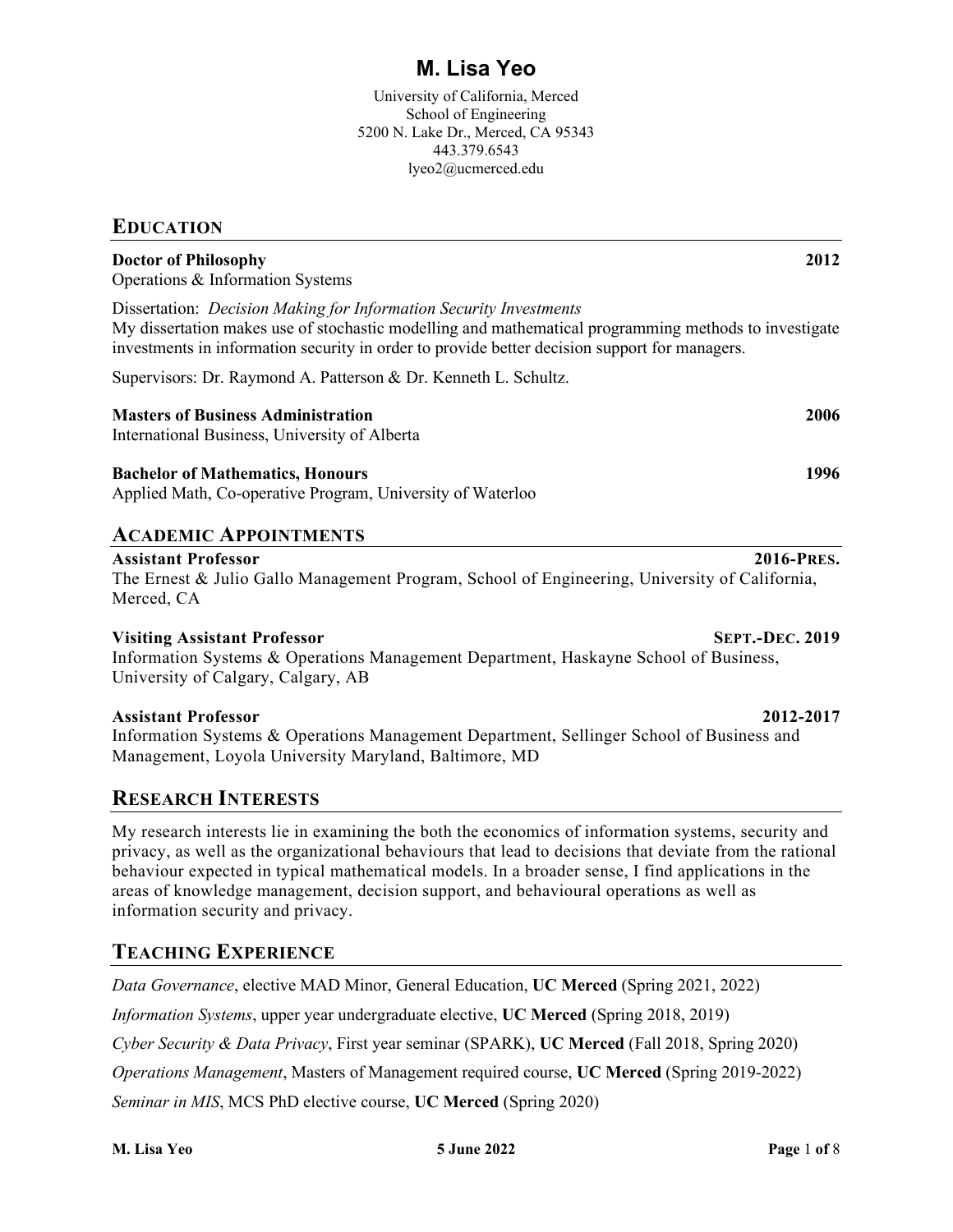*Information Systems*, 2<sup>nd</sup> year undergraduate required course (Fall 2012-Spring 2017)

*Networks & Security*, undergraduate course required for major (Spring 2015- 2017; Service-Learning optional in 2017)

*Enterprise Security and Planning*, graduate course (Fall 2012- 2014)

*Strategic Security Planning*, graduate course (Summer 2016)

*Security Controls and Prevention Strategies*, graduate course (Fall 2016)

## **Lecturer**

*Probability and Statistics for Business*, 3<sup>rd</sup> year undergraduate required course (Winter 2011)

*Information Security*, MLIS, School of Library and Information Studies (Spring 2010; Summer 2011)

*Management Information Systems*, 4<sup>th</sup> year undergraduate, capstone for MIS majors (Winter 2007)

*Introduction to Management Information Systems*, MBA (Spring 2006; Summer 2007)

*Introduction to Management Information Systems*, 3rd year undergraduate core, (Spring 2005,2006)

## **Lab Instructor**

*Data Analysis and Decision Making,* MBA (Fall 2010, Fall 2011)

*Probability and Statistics for Business,* 3rd year undergraduate required course (Winter 2011)

# **INSTRUCTIONAL DEVELOPMENT**

UC Davis – UC Merced Faculty Learning Community in STEM, Office of the VPF and Center for Engaged Teaching and Learning, UC Merced (AY 2020-21)

Anti-Racist Course Redesign Retreat, Center for Engaged Teaching and Learning & Office of Equity, Diversity and Inclusion, UC Merced (January 2021)

Faculty Institute on Designing Resilient Online Instructions, Center for Engaged Teaching and Learning, UC Merced (Summer 2020)

University Teaching Program, University of Alberta (2010)

# **PUBLICATIONS & PRESENTATIONS**

## **BOOKS**

Yeo, M. L. (2003). *Personal firewalls for administrators and remote users*. Upper Saddle River, NJ: Pearson Education.

## **REFEREED ARTICLES**

Bhappu, A. D., Lempiälä, T., & Yeo, M. L. (2022)*. Platform Service Designs: A Comparative Case Analysis of Technology Features, Affordances, and Constraints for Ridesharing*. Digital, 2(2), 320–332. MDPI AG. DOI: <http://dx.doi.org/10.3390/digital2020018>

Yeo, M.L., Rolland, E., Rees Ulmer, J., and Patterson, R.A. (2022). *How Customer Demand Reactions Impact Technology Innovation and Security.* ACM Trans. Manage. Inf. Syst. 13(3), Article 32 (September 2022), 17 pages. DOI: https://doi.org/10.1145/3505227

Bhappu, A., Blomqvist, K., Andreeva, T., Zappa, P., Yeo, L. & Lempiälä, T. (2020) *Providers' initial trust on an organization-sponsored sharing platform: The framing of coworker collaborative consumption.* Frontiers in Psychology. 11 Article 2174. DOI: <https://doi.org/10.3389/fpsyg.2020.02174>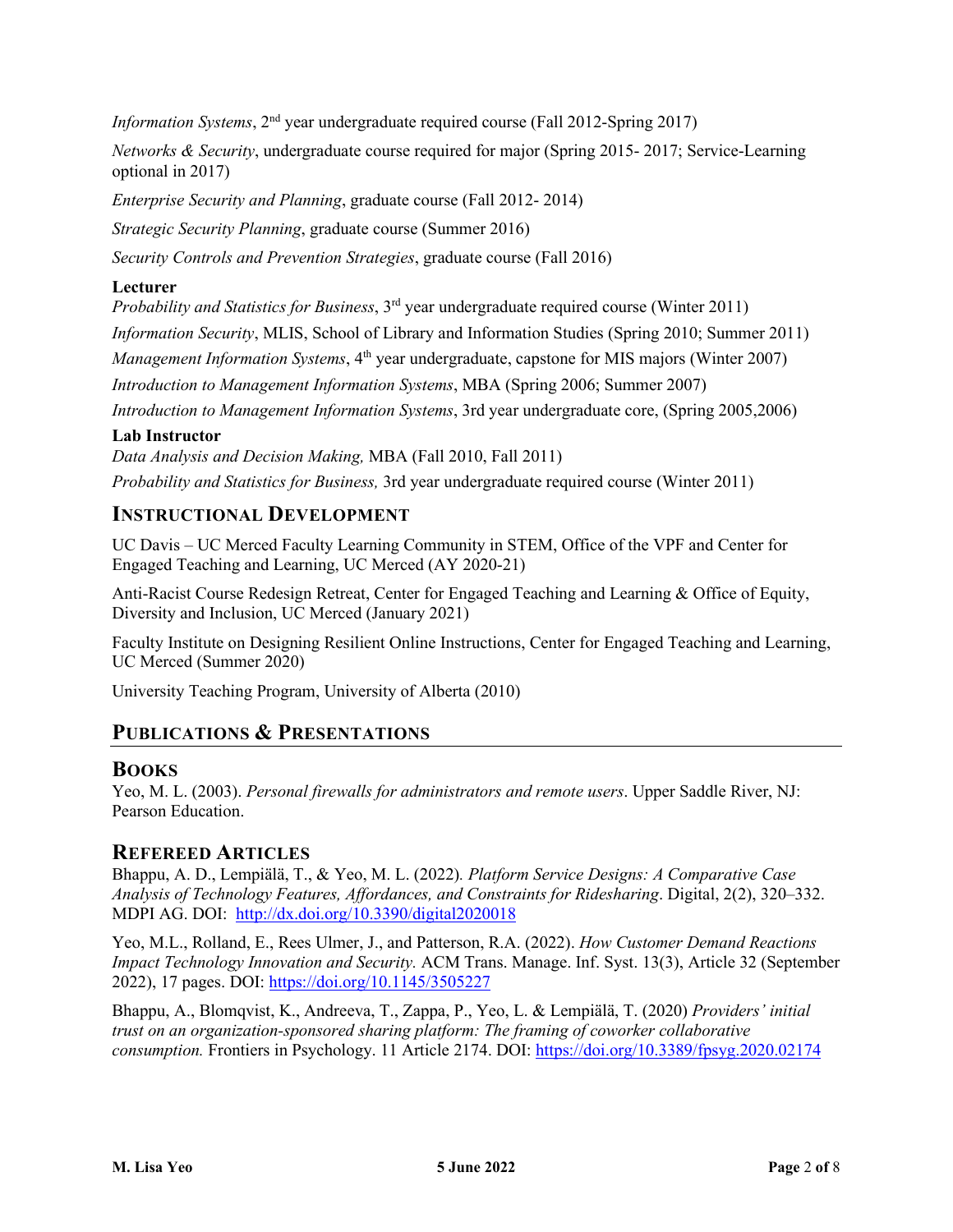Arazy, O., Ortega, F., Nov, O., Yeo, L., and Balila, A. (2015). Functional roles and career paths in Wikipedia. *Proceedings of the 19<sup>th</sup> ACM Conference on Computer Supported Cooperative Work & Social Computing.* (Vancouver, BC, Canada, March 2015). Pp. 1092-1105

Yeo, M.L., Rolland, E., Rees Ulmer, J., and Patterson, RA.\* (2014). Risk Mitigation Decisions for IT Security. *ACM Trans. Manage. Inf. Syst.* 5(1) DOI=10.1145/257675[7 http://doi.acm.org/10.1145/2576757](http://doi.acm.org/10.1145/2576757) 

Croson, R., Schultz, K., Siemsen, E., Yeo, ML. \* (2013) Behavioral operations: The state of the field. *Journal of Operations Management*, 31 (1-2). pp. 1-5.

Arazy, O., Yeo, L., Nov, O. (2013) Stay on the Wikipedia task: When task-related disagreements slip into personal and procedural conflicts. *Journal of the American Society for Information Science and Technology.* 64(8). pp. 1634-1648.

Kolfal, B., Patterson, R., Yeo, L.\* (2013) Market Impact on IT Security Spending. *Decision Sciences Journal*. 44(3). pp. 517-556.

Yeo, L, Arazy, O. (2012) What Makes Corporate Wikis Work? An Investigation of Wiki Affordances*.* In K. Peffers, M. Rothenberger, & B. Kuechler (Eds.), *DESRIST 2012, Lecture Notes in Computer Science 7286* (pp. 174-190). Las Vegas: Springer-Verlag.

Arazy, O., Nov, O., Patterson, R., Yeo, L. (2011) Information Quality in Wikipedia: The Effects of Group Composition and Task Conflict. *Journal of Management Information Systems.* 27 (4).

Patterson, R., Rolland, E., & Yeo, L[.\\*](#page-2-0) (2006, October). Security and Privacy in Outsourcing with Customer-Specified Risk Tolerance*. electronic Journal for E-commerce Tools and Applications.* 2 (1). <http://www.ejeta.org/specialOct06-issue/ejeta-special-06oct-1.pdf>

# **IN REVIEW**

# **WORK IN PROGRESS**

Hidaji, H., and Yeo, M.L. (2022) *Provider Efficiency and Downstream Firms*

Hidaji, H., Kolfal, B., Nault, B., Patterson, R., Rolland, E., & Yeo, M.L.\* (2022) *Service Disruptions and Provider Choice*

Byun, E.J. and Yeo M.L. *Application Updates* Impact of app updates on usage and market share.

Byun, E.J., Yeh, M., Yeo, M.L. \* *Online Harassment Interventions* Examination of intervention impact on reducing harm in online environments.

Gavrea, C. & Yeo, M.L. (2022) *Valuing personal data: Reward platforms* Examining consumers' willingness to share personal data on reward platforms.

Yeo, M.L., Keske, C, & Phillips-Wren, G. *Modeling the IoT Ag Data Value Proposition* Project funded through [IoT4Ag NSF ERC.](https://iot4ag.us/) Examination and development of data value business models in precision agriculture.

# **REFEREED PRESENTATIONS**

Hidaji, H., and Yeo, M.L. (2020) *ICT Provider Output and Downstream Firms' Service Tier Choice* Accepted to the 20<sup>th</sup> Annual Workshop on the Economics of Information Security (WEIS 2020) Centre for European Policy Studies (Brussels, Belgium, Dec. 14-15, 2020)

Bhappu, A., Yeo, M.L., Kovalchick, A., & Lempiälä, T. (2019) *Service Delivery in the Sharing Economy: Assumptions and Technology Affordances for Service Interactions on Ridesharing Platforms*

<span id="page-2-0"></span>Authors listed in alphabetical or reverse alphabetical order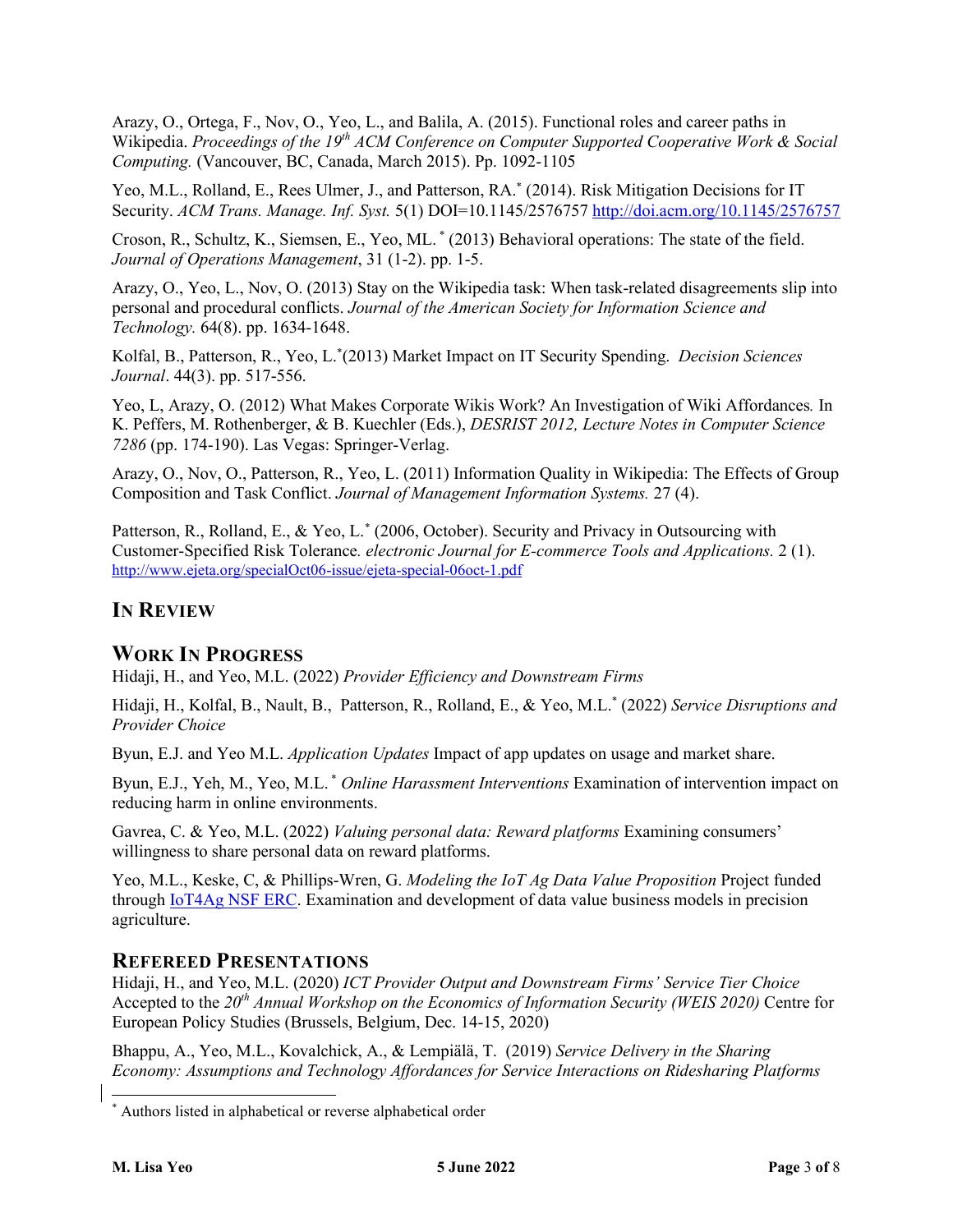Presented by A. Bhappu at 6<sup>th</sup> International Workshop on the Sharing Economy (IWSE 2019) (Utrecht, NL, June 2019)

Yeo, M.L., Rolland, E., Rees Ulmer, J., & Patterson, R.A. (2017) *Innovation vs. Security: Customer Demand Reaction to Adverse Events and Industry Innovation* Presented by L. Yeo at the *Workshop on Information Technologies and Systems (WITS2017)* by invitation (Seoul, SK, Dec. 2017).

Hidaji, H., Kolfal, B., Patterson, R., Rolland, E., & Yeo, L.\* (2015) *To Share or Not to Share: Supplier Choice and Customer Demand Reactions to Adverse Events.* Presented by L. Yeo at the Conference on Information Systems and Technology (CIST 2015) (Philadelphia, Nov. 1, 2015)

Yeo, M.L, and Phillips-Wren, G. (2014) *Monetizing Personal Private Information: A preliminary model.*  Presented by L. Yeo at the Workshop on Information Technologies and Systems (WITS2014) (Auckland, NZ, Dec. 2014)

Yeo, L, Arazy, O. (2012) *What Makes Corporate Wikis Work? An Investigation of Wiki Affordances.*  Presented by L. Yeo at Design Science Research in Information Systems and Technology (DESRIST 2012) (Las Vegas, NV, May 2012) Presented by L. Yeo

Yeo, L, Rees Ulmer, J. (2010) *Risk Mitigation Decisions for IT Security.* Presented by L. Yeo at the Workshop on Information Technologies and Systems (WITS2010) (St. Louis, MO, Dec. 2010)

Kolfal, B., Patterson, R., Yeo, L.\* (2010) *Market Impact on IT Security Spending*. Presented by L. Yeo at the 9<sup>th</sup> Workshop on the Economics of Information Security (WEIS 2010) (Cambridge, MA, June 7, 2010) Available from: http://weis2010.econinfosec.org/papers/session1/weis2010\_kolfal.pdf

# **INVITED TALKS**

Yeo, M.L. (2019) *Cybersecurity & Product Innovation: How do data breaches impact product design choices?* Presented by L. Yeo at the CITRIS Research Exchange, CITRIS & The Banatao Institute, UC Berkeley (Berkeley, CA, Oct. 16, 2019.) [\(Recording\)](https://youtu.be/teb00n1Qevs)

Yeo, M.L., Rolland, E., Rees Ulmer, J., & Patterson, R.A. (2018) *Artificial Intelligence: How customer reactions impact innovation* Presented by L. Yeo at University of Calgary (Calgary, AB, Nov. 2018.)

Yeo, M.L., Rolland, E., Rees Ulmer, J., & Patterson, R.A. (2018) *Artificial Intelligence: How customer reactions impact innovation* Presented by L. Yeo at EECS Seminar, UC Merced (Merced, CA, Nov. 2018.)

# **OTHER PRESENTATIONS**

Bhappu, A.D., Andreeva, T., Zappa, P., Yeo, M.L., & Blomqvist, K. (2019) *Trust and Prosumer Engagement: Employee Adoption of an Organization-Sponsored Sharing Platform*. Presented by A. Bhappu at EGOS 2019 (Edinburgh, UK, July 2019)

Yeo, M.L., Rolland, E., Rees Ulmer, J., & Patterson, R.A. (2018) *Artificial Intelligence: How customer reactions impact innovation* Presented by L. Yeo at INFORMS Annual Meeting (Phoenix, AZ, Oct. 2018)

Bhappu, A., Yeo, M.L., Kovalchick, A., & Lempiälä, T. (2018) *Service Delivery in the Sharing Economy: Assumptions and Technology Affordances for Service Interactions on Ridesharing Platforms* Presented by A. Bhappu at INFORMS Annual Meeting (Pheonex, AZ, Oct. 2018)

Yeo, M.L., Rolland, E., Rees Ulmer, J., & Patterson, R.A. (2017) *Innovation vs. Security: Customer Demand Reaction to Adverse Events and Industry Innovation* Presented by L. Yeo at INFORMS Annual Meeting (Houston, TX, Oct. 2017)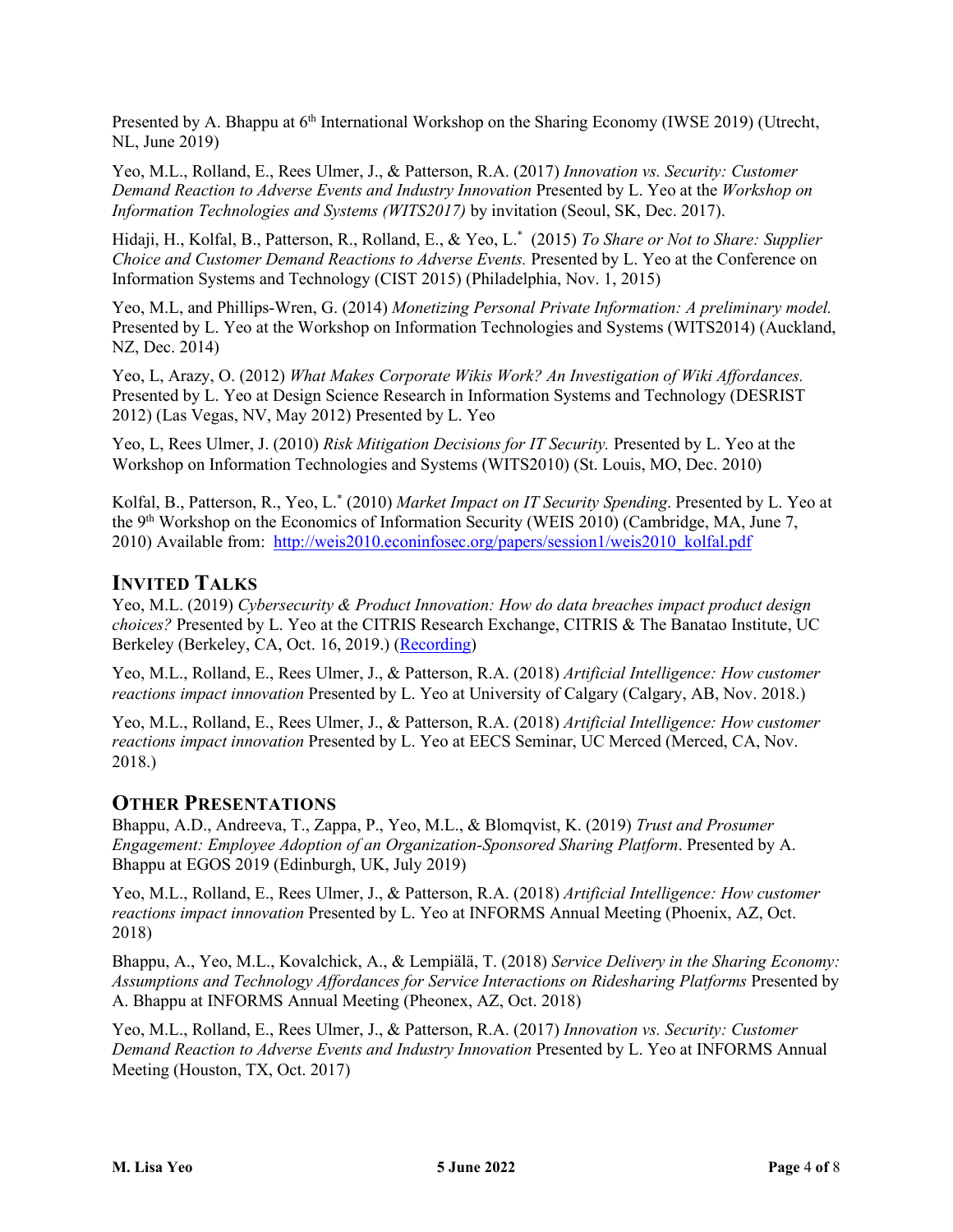Yeo, M.L., Rolland, E., Rees Ulmer, J., & Patterson, R.A. (2017) *Innovation vs. Security: Customer Demand Reaction to Adverse Events and Industry Innovation* Presented by L. Yeo at WITS Feeder Conference on Security & Risk in SMAC & Cyber-physical systems. (Pomona, CSA, May 26, 2017)

Yeo, M.L., & Phillips-Wren, G. (2015) *Monetizing Personal Private Information* Presented by L. Yeo at the University of Alberta by invitation. Research Seminar. (Edmonton, AB, Sept. 11, 2015)

Yeo, L., Rolland, E., Rees Ulmer, J., & Patterson, R. (2011) "Risk Mitigation Decisions for IT Security." Presented by L. Yeo at *Institute for Operations Research and the Management Sciences Annual Meeting (INFORMS2011)*. (Charlotte, NC, Nov 16, 2011)

Kolfal, B., Patterson, R., & Yeo, L.<sup>\*</sup> (2010) "Market Impact on IT Security Spending." Presented by L. Yeo at *Canadian Operations Research Society Conference (CORS 2010)*. (Edmonton, AB, May 27, 2010)

Yeo, L., Rolland, E., Rees Ulmer, J., & Patterson, R. (2010) "Risk Mitigation Decisions for IT Security." Presented by L. Yeo at *Canadian Operations Research Society Conference (CORS 2010)*. (Edmonton, AB, May 26, 2010)

Kolfal, B., Patterson, R., & Yeo, L. (2010) "Market Impact on IT Security Spending." Presented by L. Yeo at *Alberta Research Conference on Operations (ARCO)*. (University of Calgary, Calgary, April 9, 2010)

Kolfal, B., Patterson, R., & Yeo, L. (2010) "Market Impact on IT Security Spending." Presented by L. Yeo at *MIS/MS Weekly Seminar*. (University of Alberta, Edmonton, February 12, 2010)

Campello, F., Delasay, M., Yeo, L. & Schultz, K.L. ( 2009) "Behavioral Operations Management Literature, 2008." Presented by L. Yeo at *4th Annual Behavioral Operations Conference* (Syracuse University, Syracuse, June 2009).

Kolfal, B., Patterson, R., & Yeo, L. (2009) "IT Security Spending with Probabilistic Adverse Events." Presented by L. Yeo at *Alberta Research Conference on Operations* (University of Alberta, Edmonton, AB, April 3/2009)

Kolfal, B., Patterson, R., & Yeo, L. (2009) "IT Security Spending with Probabilistic Adverse Events." Presented by L. Yeo at *Research Seminar* (University of Calgary, Calgary, AB, March 6, 2009)

Arazy, O., Yeo, L., Patterson, R., Yang, S. (2008) "What Makes Corporate Wikis Work? An Investigation of Users' Attitudes towards Wiki Design Features." Presented by L. Yeo at *University of Alberta Business Research Conference*, (University of Alberta, Edmonton, AB, October 31, 2008)

Yeo, L. (2006) "Security and Privacy in an Outsourcing Environment." Presented by L. Yeo at *UofA MBA International Business project seminar*. (University of Alberta, Edmonton, AB, April 25, 2006)

## **FUNDING**

| Year | <b>Description</b>                                      | Amount   |
|------|---------------------------------------------------------|----------|
| 2021 | Project 31: Modeling the IoT Ag Data Value Proposition, | \$12,000 |
|      | IoT4Ag NSF Engineering Research Center (NSF)            |          |
| 2011 | University of Alberta Dissertation Fellowship,          | \$22,000 |
|      | University of Alberta                                   |          |
| 2009 | Queen Elizabeth II Scholarship (Doctoral),              | \$15,000 |
|      | Province of Alberta                                     |          |
| 2010 | Mary Louise Imrie Graduate Student Award,               | \$1,300  |
|      | University of Alberta                                   |          |
| 2007 | Provost Doctoral Entrance Award,                        | \$8,435  |
|      |                                                         |          |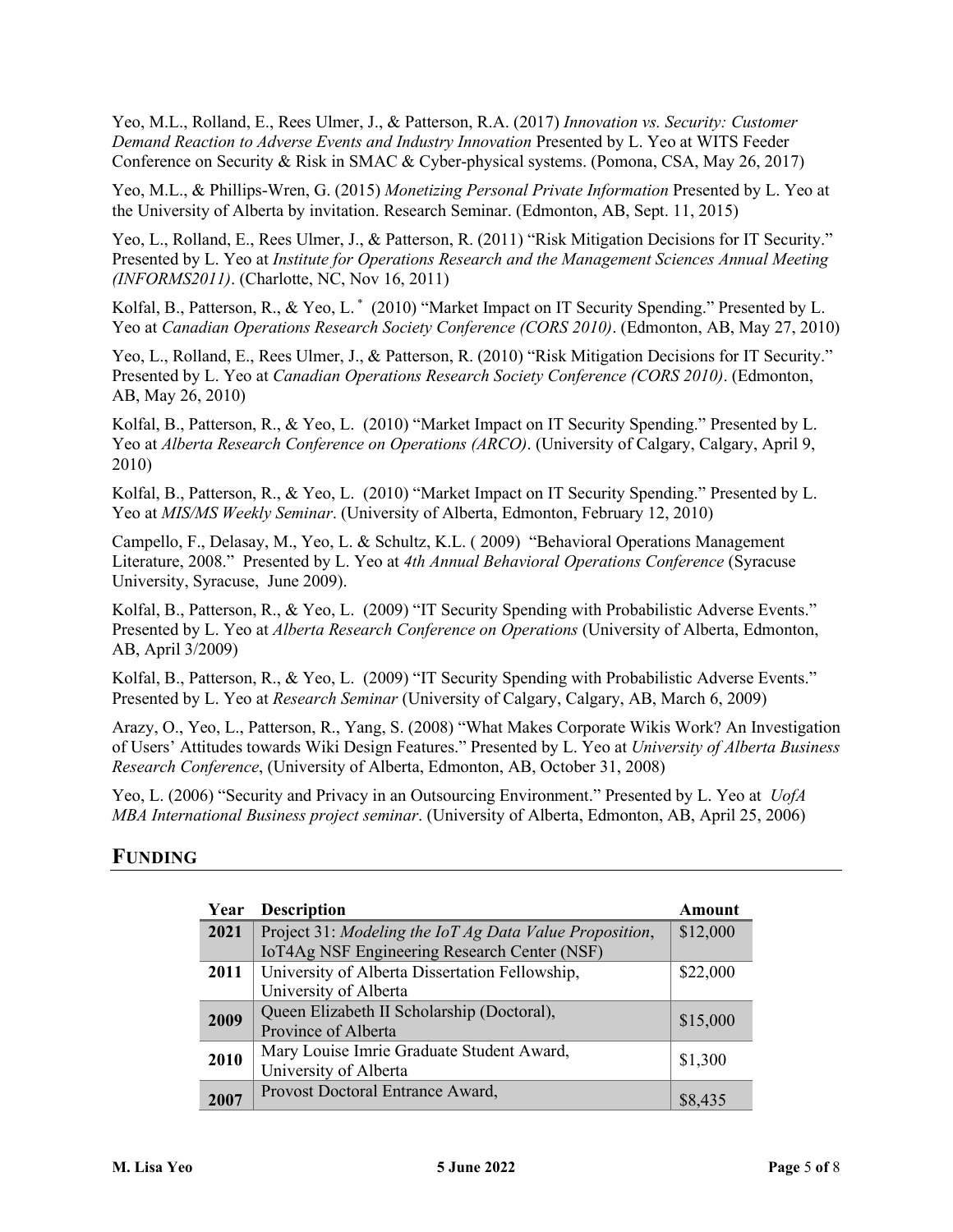|      | University of Alberta                                 |         |
|------|-------------------------------------------------------|---------|
| 2007 | Ziegler PhD Fellowship,<br>Alberta School of Business | \$5,600 |

## **INDUSTRY EXPERIENCE**

## **SuperNet Project Coordinator, IT Manager Jan. 2004 – June 2007**

The Alberta Library; Edmonton, AB – A consortium of 290 public, university, college, technical institute and special libraries, TAL is internationally recognized for collaboration and innovation.

## **Senior Network Analyst Nov. 1997 – Jan. 2004**

Legislative Assembly Office; Edmonton, AB – Provides non-partisan services to Members of the Legislative Assembly and the public.

**Systems Administrator Sept. 1993 – Nov. 1997** 

Century Sales and Service, Ltd. (now Century-Vallen); Edmonton, AB – Leading supplier of industrial tools and safety supplies with locations across Alberta and Saskatchewan.

# **INVITED INDUSTRY PRESENTATIONS**

*IT Security Spending*. Canadian Information Processing Society (CIPS) Security Special Interest Group (Edmonton, AB. April 16, 2009)

*Risk Management for Decision Makers: Policy to Implementation*. Netspeed (a leading library technology conference in Canada, highlighting emerging technologies and their applications in today's libraries.) (Edmonton, AB. October 2006)

*Risk Management: Computer Security for Decision Makers.* Netspeed (Edmonton, AB. October 2005)

*Network Security*. Netspeed (Calgary, AB. October 2004)

*SuperNet*. NetSpeed (Calgary, AB. October 2004)

*Personal Firewalls*. Canadian Information Processing Society (CIPS) Security Special Interest Group (Edmonton, AB. September 2003); CIPS Ice Conference (Edmonton, AB. October 2003)

# **SERVICE**

## **University of California, Merced**

- Chair, Department Justice, Equity, Diversity & Inclusion (JEDI) Committee, Dept. Management of Complex Systems (Aug. 2020-2021)
- Faculty Representative on UC Merced Research Data Protection Working Group (Aug. 2021-)
- Faculty Advisory Committee, CITRIS @ UC Merced (2019-)
- Faculty Representative on UC Merced Information Privacy and Security Committee (IPSC) (2017-)
- Organizing committee member, CyberAware Day (2017, 2018); Panel Moderator (2017)
- Panellist, CS4Me (April 2018)
- Judge, Innovate to Grow (2018, 2019)

## **University of Californa (system-wide)**

- Member, Cyber-Risk Working Group (Fall 2020)
- Faculty Advisory Board, CITRIS Policy Lab (2020-)

## **Sellinger School of Business and Management, Loyola University Maryland**

• Sellinger Strategic Planning Task Force (2015)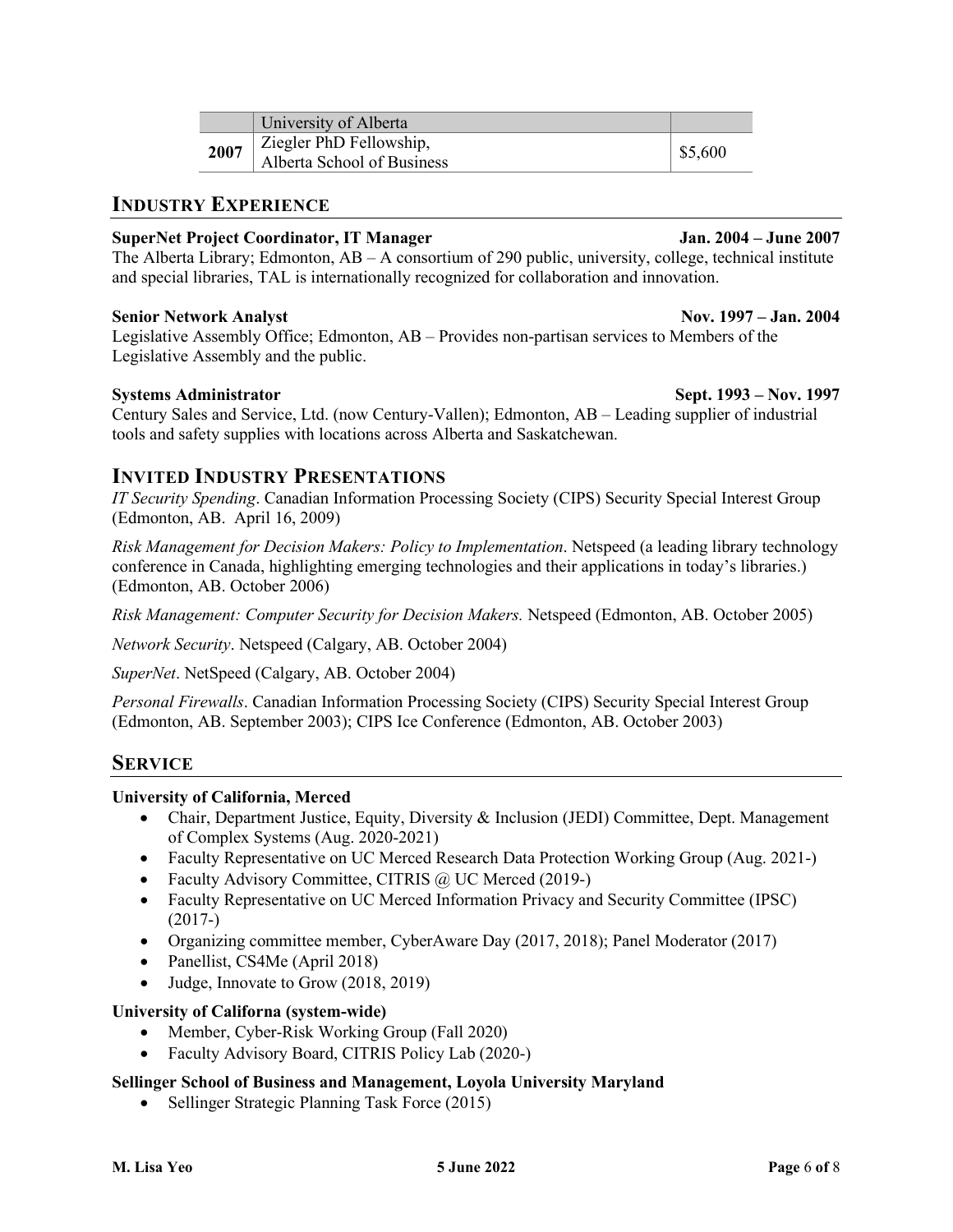- Faculty Mentor, Information Systems Student Organization (ISSO), Loyola University Maryland (2013-2017)
- Loyola representative at the national CyberWatch Center
- Undergraduate Student Research & Scholarship Colloquium; Judge (Apr. 2015), Committee (Sept. 2015-2017)

## **Journal Reviews**

- Information Technology and Management Journal
- o Ad Hoc Associate Editor
- Information Systems Frontiers
	- o Ad Hoc Associate Editor
- Decision Sciences Journal
- Communications of the Association for Information Systems (CAIS)
- Management Science
- ISR
- POM

## **Conference Reviews**

- Workshop on Economics of Information Security (WEIS) 2021
- Conference on Information Systems & Technology (CIST) 2013-2020
- International Conference on Information Systems (ICIS) 2012, 2018
- Workshop on Information Technologies and Systems (WITS) 2011-2019

## **Volunteer Activities**

- INFORMS Annual Meeting 2019 Track Co-chair (BOM Section)
- INFORMS Section: Behavioral Operations Management (BOM) Treasurer (2015), Secretary (2019-2020)
- INFORMS IT Committee member (2015-2018)
- INFORMS Forum: Women in OR/MS (WORMS) VP Communications (2014); Jr. VP Communications (2013)
- Alberta School of Business, Dean Selection Committee, May 2011- Dec 2011
- International Conference on Information Systems (ICIS), St. Louis, December 2010
- Workshop on Information Technologies and Systems (WITS), St. Louis, December 2010
- Business Research Conference, University of Alberta, 2009-2010
- 3<sup>rd</sup> Annual Behavioural Operations Conference, University of Alberta, July 2008.

## **Community Outreach**

- Merced City Schools STEAM Guest Speaker (Oct. 15, 2019) *Hacking Image Recognition*
- Merced City Schools Science & Engineering Fair Judge (Jan. 24, 2020)

## **Media Appearances**

- March 2, 2017 Guest on *[Your Money & Business,](http://www.loyola.edu/sellinger-business/faculty-research/videos/episode-3) Maryland Public Television*
- May 2, 201[6 Held up and then some: Beware of ransomware](http://www.bizmonthly.com/held-up-and-then-some-beware-of-ransomware/) *The Business Monthly*. Mark R. Smith
- Feb. 22, 2016 [Cyber security expert from Loyola explains the fight between Apple and the FBI](http://www.abc2news.com/news/in-focus/cyber-security-expert-from-loyola-explains-the-fight-between-apple-and-the-fbi) *In Focus* ABC2 WMAR. Baltimore
- Feb. 22, 2016 Ransomware discussion. *[Knowledge@Wharton](https://businessradio.wharton.upenn.edu/programs/knowledge-@wharton)*. Dan Loney (host); Larry Whiteside, Jr. of Optiv (second guest).
- Feb. 18, 2016 [Hackers extort money from victim of ransomware](http://www.wbaltv.com/news/hackers-extort-money-from-victims-of-ransomware/38066028) *WBAL TV.* Lowell Melser
- Nov. 11, 201[5 FBI says MD man is behind biggest online banking theft yet](http://baltimore.cbslocal.com/2015/11/11/fbi-says-md-man-is-behind-biggest-online-banking-theft-yet/) *CBSBaltimore WJZ*. Mike Hellgren